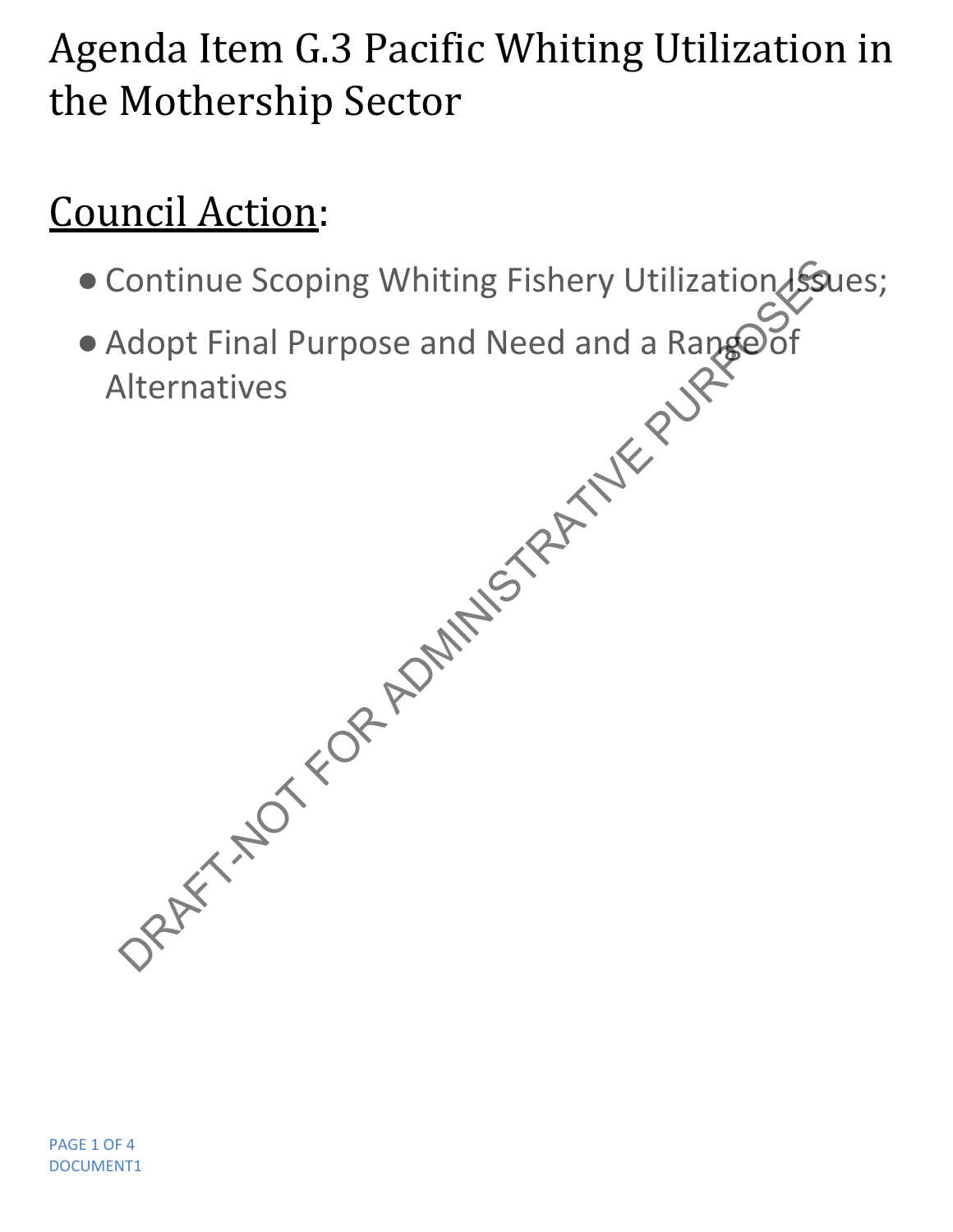I move the Council adopt the Purpose and Need statement for Pacific whiting utilization presented in Agenda Item G.3.a Supplemental WDFW-ODFW Report 1, March 2021

Moved by Maggie Sommer Second by Pete Hassemer Motion passed unan. DRAFT-NOT FOR ADMINISTRATIVE PURPOSES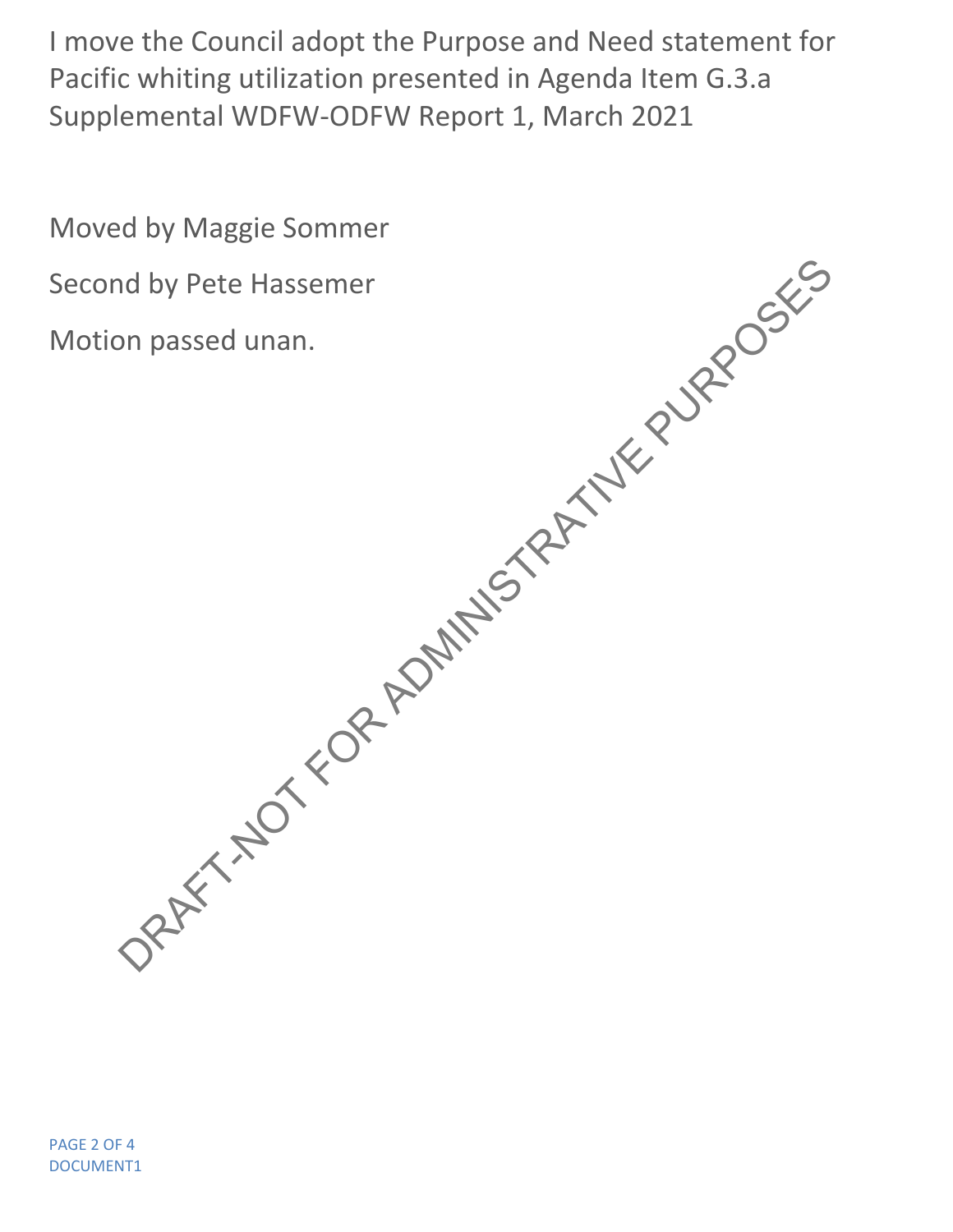I move the Council adopt the following range of alternatives for Pacific whiting utilization for analysis and public review:

- 1. Whiting Season Start Date (for all whiting sectors)
	- · Status Quo: May 15
	- · Alternative 1: May 1

o Annual cooperative applications and Salmon Mitigation Plans due 45 days prior to the season start date

- 2. Mothership Processor Obligation
	- $\cdot$  Status Quo: Mothership processor obligation made by November mothership catcher vessel endorsed limited entry permit renewal
	- Alternative 1: Remove mothership processor obligation from regulation<br>ership Processor Cap<br>• Status Quo: 45%<br>• Alternative 1: 65%<br>• Alternative
- 3. Mothership Processor Cap
	- · Status Quo: 45%
	- · Alternative 1: 65%
	- · Alternative 2: 85%
	- · Alternative 3: Remove mothership processor cap from regulation
- 4. Mothership Processor & Catcher/Processor Permit Transfer

· Status Quo: A vessel cannot be registered to a mothership permit and a catcher/processor permit in the same calendar year

· Alternative 1: A vessel can be registered to a mothership permit and a catcher/processor permit in the same calendar year

Sub-option A: A vessel can switch between the mothership sector and catcher/processor sector up to two times during the calendar year through permit transfer prior to the season start date<br>
dothership Processor Obligation<br>
Status Quo: Mothership processor obligation made by November 30 throu<br>
mothership catcher vessel endorsed limited entry permit regonal<br>
Alternative 1: Remove

o Sub-option B: A vessel can switch between the mothership sector and catcher/processor sector up to four times during the calendar year through permit transfer

o Sub-option C: Unlimited transfers